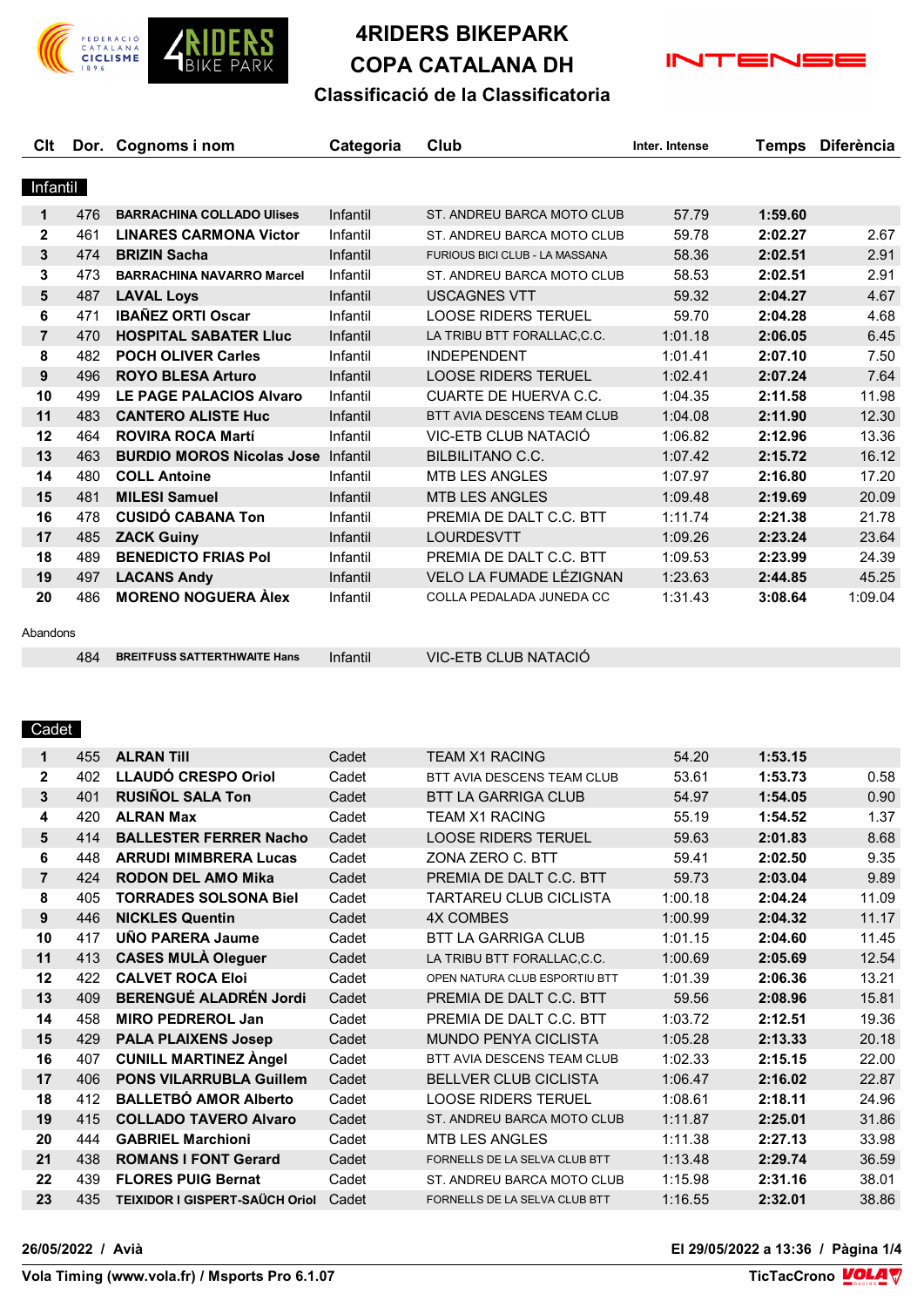

## **4RIDERS BIKEPARK COPA CATALANA DH Classificació de la Classificatoria**



| Clt     |     | Dor. Cognoms i nom            | Categoria | Club                                  | Inter. Intense | Temps   | <b>Diferència</b> |
|---------|-----|-------------------------------|-----------|---------------------------------------|----------------|---------|-------------------|
|         |     |                               |           |                                       |                |         |                   |
| 24      | 437 | <b>HIDALGO SERVANDO Aleix</b> | Cadet     | FORNELLS DE LA SELVA CLUB BTT         | 1:12.71        | 2:32.92 | 39.77             |
| 25      | 441 | <b>MULLERAT PALAU Jan</b>     | Cadet     | <b>BTT QUERALT CLUB</b>               | 1:15.54        | 2:38.87 | 45.72             |
| 26      | 454 | <b>BRUCKNER Zoltan Ede</b>    | Cadet     | <b>BTT LA GARRIGA CLUB</b>            | 1:22.86        | 2:41.91 | 48.76             |
| 27      | 445 | ANDRÉS EZPELETA Guillermo     | Cadet     | PIRINEOS CLUB DE MONTAÑA              | 1:18.11        | 2:42.76 | 49.61             |
| 28      | 460 | <b>SANGLAS ROTA Salvi</b>     | Cadet     | <b>BTT AVIA DESCENS TEAM CLUB</b>     | 1:09.76        | 3:11.68 | 1:18.53           |
| 29      | 431 | <b>FREIXINET ABAD Aleix</b>   | Cadet     | COLLA PEDALADA JUNEDA CC              | 1:24.69        | 3:13.71 | 1:20.56           |
| 30      | 447 | <b>ROYES IBARS Ferran</b>     | Cadet     | <b>TARTAREU CLUB CICLISTA</b>         | 1:50.50        | 3:27.45 | 1:34.30           |
| 31      | 440 | <b>ESQUERDA MASIP Pau</b>     | Cadet     | TARTAREU CLUB CICLISTA                | 2:06.00        | 3:56.76 | 2:03.61           |
| 32      | 436 | <b>CORBELLA CAELLAS LIUC</b>  | Cadet     | <b>TRACK TEAM CLUB CICLISTA BELLP</b> | 1:13.51        | 5:41.66 | 3:48.51           |
|         |     |                               |           |                                       |                |         |                   |
| Absents |     |                               |           |                                       |                |         |                   |

| 411      | <b>SERRANO VIVES Pol</b> | Cadet | LA TRIBU BTT FORALLAC,C.C. |
|----------|--------------------------|-------|----------------------------|
| Abandons |                          |       |                            |
|          | 442 RAFAËL Pelletier     | Cadet | <b>USCAGNESVTT</b>         |

**CAZAJOUS Thomas** Cadet LOURDES VTT

## Màster 50

|   | 386. | <b>FIGUERAS BERNADES Ramón</b> | Màster 50 | MOI ABIKES CLUB CICLISME   | 1:00.09 | 2:04.46 |       |
|---|------|--------------------------------|-----------|----------------------------|---------|---------|-------|
|   | 381  | <b>LAGO LOPEZ Jordi</b>        | Màster 50 | BTT LA GARRIGA CLUB        | 1:04.11 | 2:11.76 | 7.30  |
| 3 |      | 391 ROYO PALACIOS José Angel   | Màster 50 | <b>LOOSE RIDERS TERUEL</b> | 1:08.75 | 2:24.12 | 19.66 |
|   |      | 383 AZNAR SABATER Angel        | Màster 50 | LA TRIBU BTT FORALLAC.C.C. | 1:15.92 | 2:38.21 | 33.75 |
|   |      | 384 PERALBA GOMÀ Ramon         | Màster 50 | LA TRIBU BTT FORALLAC.C.C. | 1.26.74 | 2:52.12 | 47.66 |

#### Màster 40

|              | 342 | <b>ESPADA LOPEZ Santiago</b>    | Màster 40 | ARFA-RIBERA URGELLET CLUB CICL | 57.94   | 2:01.19 |       |
|--------------|-----|---------------------------------|-----------|--------------------------------|---------|---------|-------|
| $\mathbf{2}$ | 341 | <b>GARCIA MATEO Eduardo</b>     | Màster 40 | DONDA BIKES CLUB               | 58.00   | 2:03.53 | 2.34  |
| 3            | 380 | VÁZQUEZ CASTAÑO Daniel          | Màster 40 | <b>MULTIBIKE LLEIDA CC</b>     | 1:01.81 | 2:05.22 | 4.03  |
| 4            | 350 | <b>WEIDNER Matthieu</b>         | Màster 40 | ARIEGENDURO                    | 58.73   | 2:08.71 | 7.52  |
| 5            | 344 | <b>BALAGUE LOPEZ Pau Marcel</b> | Màster 40 | EL CORREDOR CLUB CICLISTA      | 1:02.77 | 2:09.97 | 8.78  |
| 6            | 361 | <b>LORCA CARMONA David</b>      | Màster 40 | LA TRIBU BTT FORALLAC.C.C.     | 1:09.28 | 2:21.20 | 20.01 |
|              | 354 | <b>BENÍTEZ HERNÁNDEZ Daniel</b> | Màster 40 | LA TRIBU BTT FORALLAC,C.C.     | 1:09.20 | 2:21.87 | 20.68 |
| 8            | 374 | <b>PAU MIRALLES Arnau</b>       | Màster 40 | SANT JOAN DESPICLUB CICLISTA   | 1:07.43 | 2:27.95 | 26.76 |
| 9            | 345 | <b>PI TEIXIDOR Xavier</b>       | Màster 40 | LA TRIBU BTT FORALLAC.C.C.     | 1:42.36 | 2:55.49 | 54.30 |
|              |     |                                 |           |                                |         |         |       |

#### Abandons

| 351 | <b>GOMEZ CAPDEVILA Gerard</b> | Màster 40 | LA TRIBU BTT FORALLAC.C.C.    |
|-----|-------------------------------|-----------|-------------------------------|
|     | 362 PAU MIRALLES Bernat       | Màster 40 | SANT JOAN DESPI CLUB CICLISTA |

## Màster 30

|   | 287  | <b>PULIDO CANO Adrian</b>                   | Màster 30 | BTT LA GARRIGA CLUB            | 58.79   | 2:03.34 |      |
|---|------|---------------------------------------------|-----------|--------------------------------|---------|---------|------|
| 2 | 282  | <b>ARACIL CARNICER David</b>                | Màster 30 | BTT LA GARRIGA CLUB            | 1:00.96 | 2:04.69 | 1.35 |
| 3 | 283  | <b>MARTIN FERNANDEZ Jose Luis</b>           | Màster 30 | ARFA-RIBERA URGELLET CLUB CICL | 1:00.64 | 2:05.76 | 2.42 |
| 4 | 307  | <b>PELENC Alex</b>                          | Màster 30 | US CAGNES VTT                  | 1:00.46 | 2:05.90 | 2.56 |
| 5 | 286  | <b>BLANCO PACHECO Alejandro Master 30</b>   |           | ARFA-RIBERA URGELLET CLUB CICL | 1:01.06 | 2:05.95 | 2.61 |
| 6 | 288  | <b>VALLS MINGUET Sergi</b>                  | Màster 30 | <b>TARTAREU CLUB CICLISTA</b>  | 1:01.70 | 2:06.46 | 3.12 |
|   | 308. | <b>VILA ESPADALER Marc Aureli Master 30</b> |           | VOLTREGÀ CLUB CICLISTA         | 1:01.17 | 2:06.85 | 3.51 |

**26/05/2022 / Avià El 29/05/2022 a 13:36 / Pàgina 2/4**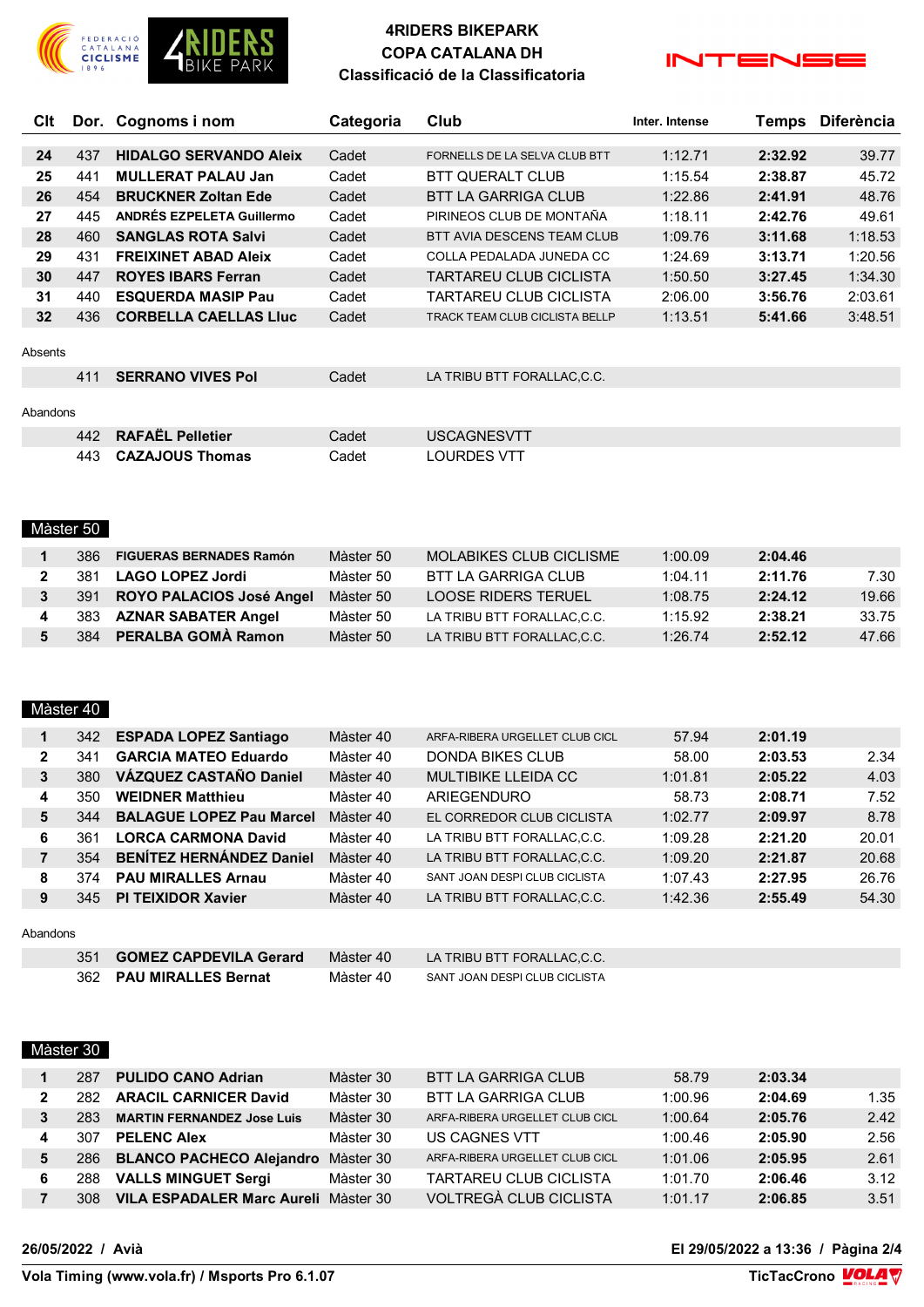

## **4RIDERS BIKEPARK COPA CATALANA DH Classificació de la Classificatoria**



| <b>C</b> It |      | Dor. Cognoms i nom             | Categoria | Club                          | Inter. Intense | <b>Temps</b> | <b>Diferència</b> |
|-------------|------|--------------------------------|-----------|-------------------------------|----------------|--------------|-------------------|
|             |      |                                |           |                               |                |              |                   |
| 8           | 304  | <b>CAPDEVILA LOPEZ Xavier</b>  | Màster 30 | <b>BELLPUIG PENYA PEDAL</b>   | 1:02.53        | 2:10.13      | 6.79              |
| 9           | 306. | <b>VILA ESPADALER Albert</b>   | Màster 30 | VOLTREGÀ CLUB CICLISTA        | 1:03.18        | 2:11.88      | 8.54              |
| 10          | 309  | <b>DAMIEN Moreno</b>           | Màster 30 | ARIEGENDURO                   | 1:04.78        | 2:14.01      | 10.67             |
| 11          | 285  | <b>MARÍN HERNÁNDEZ Víctor</b>  | Màster 30 | SANT JOAN DESPI CLUB CICLISTA | 1:09.30        | 2:23.64      | 20.30             |
| 12          | 291  | <b>FERNANDEZ CREGO Sergio</b>  | Màster 30 | SANT JOAN DESPICLUB CICLISTA  | 1:10.58        | 2:25.09      | 21.75             |
| 13          | 340  | <b>RAMIREZ ALMENDROS David</b> | Màster 30 | <b>ODENA ESPORT CICLISTA</b>  | 1:10.95        | 2:25.64      | 22.30             |

#### F.Cadet

|   | 278  | LEWIS MONTES Christine Michelle F.Cadet |         | BTT LA GARRIGA CLUB           | 1:06.78 | 2:15.74 |         |
|---|------|-----------------------------------------|---------|-------------------------------|---------|---------|---------|
| 2 |      | <b>BOIX TOR Elisabeth</b>               | F.Cadet | <b>BELLVER CLUB CICLISTA</b>  | 1:07.31 | 2:17.63 | 1.89    |
|   |      | <b>SOLINE Besson</b>                    | F.Cadet | US CAGNES                     | 1:07.71 | 2:19.39 | 3.65    |
| 4 | 276. | <b>PERXACHS I AYATS Marta</b>           | F.Cadet | FORNELLS DE LA SELVA CLUB BTT | 1:09.75 | 2:26.45 | 10.71   |
| 5 | 274  | <b>POMES GARCIA Maria</b>               | F.Cadet | LA TRIBU BTT FORALLAC.C.C.    | 1:15.06 | 2:28.49 | 12.75   |
| 6 |      | <b>GANDIN FERRER Laja</b>               | F.Cadet | LA TRIBU BTT FORALLAC.C.C.    | 1:17.56 | 2:33.46 | 17.72   |
|   |      | <b>LOU-ANN Ahuir</b>                    | F.Cadet | <b>MTB LES ANGLES</b>         | 1:50.74 | 3:21.61 | 1:05.87 |

#### F.Elit / F.Màster 30

|         | 251  | <b>GONZALEZ GRIMAU Aina</b>            | F.Elit      | ST. ANDREU BARCA MOTO CLUB          | 1:01.10 | 2:07.96 |       |
|---------|------|----------------------------------------|-------------|-------------------------------------|---------|---------|-------|
| 2       | 254. | <b>PI MADRENAS Mireja</b>              | F.Elit      | LA TRIBU BTT FORALLAC.C.C.          | 1:08.76 | 2:20.21 | 12.25 |
| 3       | 280  | <b>GUILLEN MATEOS Elisabeth</b>        | F.Elit      | ASSOCIACIÓ D'ESPORTS DE MUNTAN      | 1:30.41 | 2:48.55 | 40.59 |
| 4       | 259  | <b>STURM Roos</b>                      | F.Màster 30 | <b>GIRONA GRAVITY CLUB CICLISTA</b> | 1:24.30 | 2:49.42 | 41.46 |
| Absents |      |                                        |             |                                     |         |         |       |
|         | 261  | <b>VALVERDE MORENO Cristina F.Elit</b> |             | VILA BIKE CLUB CICLISTA             |         |         |       |
|         | 264  | <b>BLANCH DANIEL Julia</b>             | F.Elit      | VILAJUÏGA CLUB CICLISTA             |         |         |       |

#### Junior

| $\mathbf 1$    | 233 | <b>HOLGUIN VILLA Sebastian</b> | Junior | <b>IJ RACING</b>                  | 52.02   | 1:50.24 |       |
|----------------|-----|--------------------------------|--------|-----------------------------------|---------|---------|-------|
| $\mathbf{2}$   | 230 | <b>ARTHUR Perfillon</b>        | Junior | <b>US CAGNES VTT</b>              | 52.86   | 1:52.07 | 1.83  |
| 3              | 194 | <b>PONS POLO Adriel</b>        | Junior | PRADES CLUB ESPORTIU BTT          | 54.79   | 1:53.99 | 3.75  |
| 4              | 232 | <b>JEREMY Pogut</b>            | Junior | <b>LOURDESVTT</b>                 | 57.22   | 2:00.23 | 9.99  |
| 5              | 246 | <b>TARRÉS ROTA Aleix</b>       | Junior | <b>BTT AVIA DESCENS TEAM CLUB</b> | 58.52   | 2:01.16 | 10.92 |
| 6              | 225 | <b>LIVIO Lebrun</b>            | Junior | <b>MTB LES ANGLES</b>             | 59.03   | 2:02.97 | 12.73 |
| $\overline{7}$ | 229 | <b>SARDA Aurélien</b>          | Junior | <b>CLUB MTB LES ANGLES</b>        | 58.10   | 2:02.99 | 12.75 |
| 8              | 231 | <b>JORDAN Canton</b>           | Junior | <b>LOURDESVTT</b>                 | 1:00.19 | 2:05.32 | 15.08 |
| 9              | 186 | <b>BAK Patryk Tomasz</b>       | Junior | <b>BTT LA GARRIGA CLUB</b>        | 1:04.93 | 2:06.39 | 16.15 |
| 10             | 224 | <b>LUCAS Couturier</b>         | Junior | LUCHON LOURON CYCLISME            | 1:00.44 | 2:06.63 | 16.39 |
| 11             | 234 | <b>BADIA Martin</b>            | Junior | LUCHON LOURON CYCLISME            | 1:01.44 | 2:07.62 | 17.38 |
| 12             | 190 | <b>MIRA GARRIGÓS Óscar</b>     | Junior | LA TRIBU BTT FORALLAC,C.C.        | 1:03.05 | 2:09.44 | 19.20 |
| 13             | 187 | <b>OCHANDO LORES Miguel</b>    | Junior | ST. ANDREU BARCA MOTO CLUB        | 1:03.33 | 2:10.21 | 19.97 |
| 14             | 226 | <b>FONT CABEZAS Pol</b>        | Junior | <b>SANTVI CLUB ESPORTIU</b>       | 1:03.97 | 2:11.36 | 21.12 |
| 15             | 205 | <b>TRAVIS Tufi</b>             | Junior | <b>TEAM AXURIT</b>                | 1:04.88 | 2:13.08 | 22.84 |
| 16             | 248 | <b>LASSERRE Mervyn</b>         | Junior | <b>TEAM AXURIT</b>                | 1:05.93 | 2:14.67 | 24.43 |
| 17             | 227 | <b>COLOMINES Sylvain</b>       | Junior | <b>MTB LES ANGLES</b>             | 1:05.70 | 2:15.96 | 25.72 |
| 18             | 199 | <b>CAÑAS RESINA Marc</b>       | Junior | <b>BMX MATARO CLUB CICLISTA</b>   | 1:12.75 | 2:20.67 | 30.43 |
| 19             | 215 | <b>FREIXER MONTERO Gerard</b>  | Junior | FISIORUTPUJOL.COM CLUB TRIATLO    | 1:09.29 | 2:23.12 | 32.88 |
| 20             | 196 | <b>ANDRÉS EZPELETA Pablo</b>   | Junior | PIRINEOS CLUB DE MONTAÑA          | 1:10.53 | 2:23.39 | 33.15 |
|                |     |                                |        |                                   |         |         |       |

**26/05/2022 / Avià El 29/05/2022 a 13:36 / Pàgina 3/4**